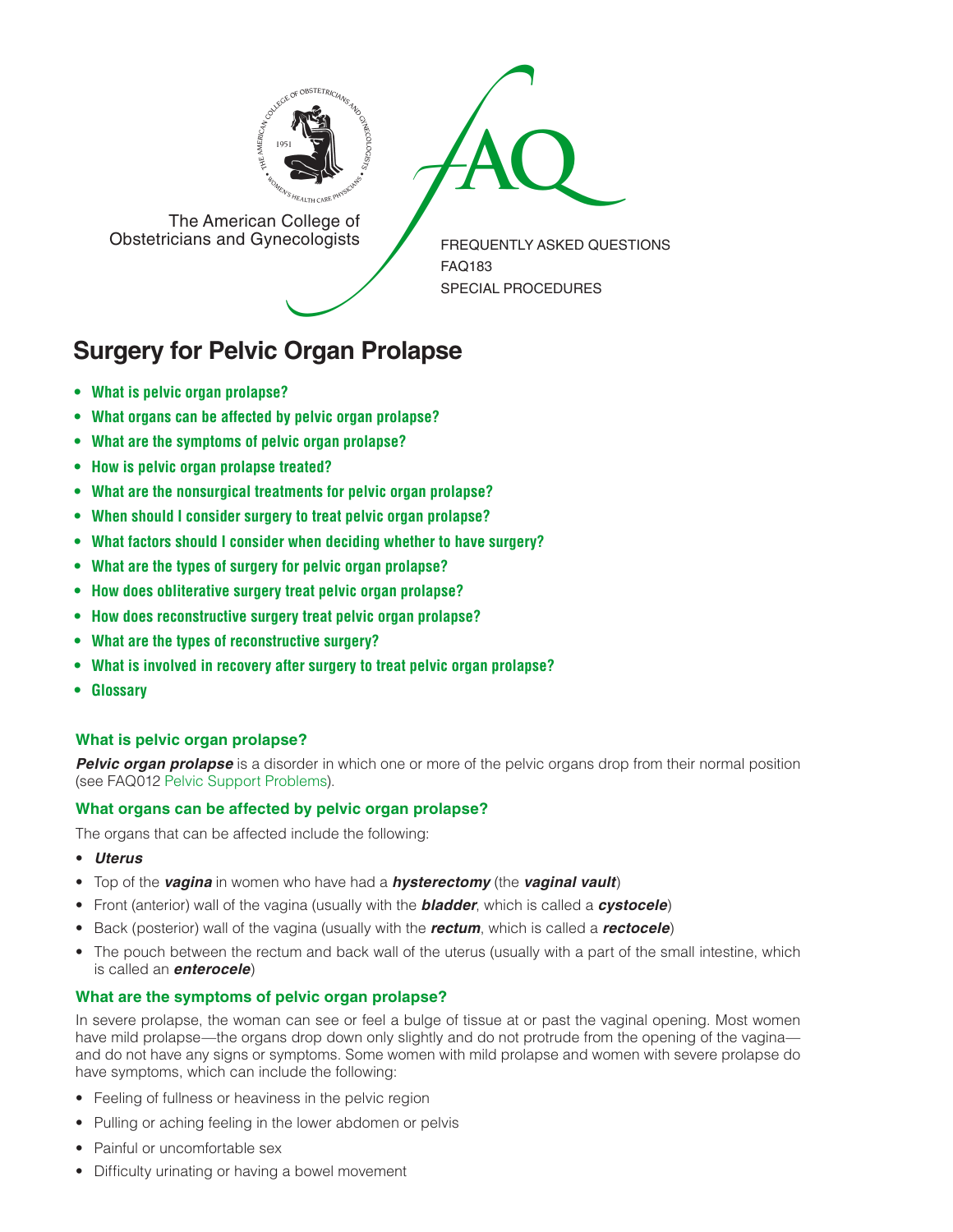## <span id="page-1-0"></span>**How is pelvic organ prolapse treated?**

If you do not have any symptoms or if your symptoms are mild, you do not need any special follow-up or treatment beyond having regular checkups. If you have symptoms, prolapse may be treated with or without surgery.

#### <span id="page-1-1"></span>**What are the nonsurgical treatments for pelvic organ prolapse?**

Often the first nonsurgical option tried is a *pessary*. This device is inserted into the vagina to support the pelvic organs. Targeting specific symptoms may be another option. *Kegel exercises* may be recommended in addition to symptomrelated treatment to help strengthen the pelvic floor. Weight loss can decrease pressure in the abdomen and help improve overall health.

## <span id="page-1-2"></span>**When should I consider surgery to treat pelvic organ prolapse?**

If your symptoms are severe and disrupt your life, and if nonsurgical treatment options have not helped, you may want to consider surgery.

#### <span id="page-1-3"></span>**What factors should I consider when deciding whether to have surgery?**

The following factors should be considered when deciding whether to have surgery:

- Your age—If you have surgery at a young age, there is a chance that prolapse will recur and may possibly require additional treatment. If you have surgery at an older age, general health issues and any prior surgery may affect the type of surgery that you have.
- Your childbearing plans—Ideally, women who plan to have children (or more children) should postpone surgery until their families are complete to avoid the risk of prolapse happening again after corrective surgery.
- Health conditions—Any surgical procedure carries some risk, such as infection, bleeding, blood clots in the legs, and problems related to *anesthesia*. Surgery may carry more risks if you have a medical condition, such as diabetes, heart disease, or breathing problems, or if you smoke or are obese.
- New problems—Surgery also may cause new problems, such as pain during sex, pelvic pain, or urinary *incontinence*.

## <span id="page-1-4"></span>**What are the types of surgery for pelvic organ prolapse?**

In general, there are two types of surgery: 1) *obliterative surgery* and 2) *reconstructive surgery*.

## <span id="page-1-5"></span>**How does obliterative surgery treat pelvic organ prolapse?**

Obliterative surgery narrows or closes off the vagina to provide support for prolapsed organs. Sexual intercourse is not possible after this procedure.

#### <span id="page-1-6"></span>**How does reconstructive surgery treat pelvic organ prolapse?**

Reconstructive surgery reconstructs the pelvic floor with the goal of restoring the organs to their original position. Some types of reconstructive surgery are done through an incision in the vagina. Others are done through an incision in the abdomen or with *laparoscopy*.

#### <span id="page-1-7"></span>**What are the types of reconstructive surgery?**

The types of reconstructive surgery include the following:

- Fixation or suspension using your own tissues (uterosacral *ligament* suspension and sacrospinous fixation)—These procedures are performed through the vagina and may involve less recovery time than those performed through the abdomen. A procedure to prevent urinary incontinence may be done at the same time.
- Anterior and posterior *colporrhaphy*—Because these procedures are performed through the vagina, recovery time usually is shorter than with procedures performed through the abdomen.
- *Sacrocolpopexy* and *sacrohysteropexy*—These abdominal procedures may result in less pain during sex than procedures performed through the vagina.
- Surgery using vaginally placed mesh—Mesh placed through the vagina has a significant risk of complications, including mesh erosion, pain, and infection. Because of these risks, vaginally placed mesh for pelvic organ prolapse usually is reserved for women in whom previous surgery has not worked,

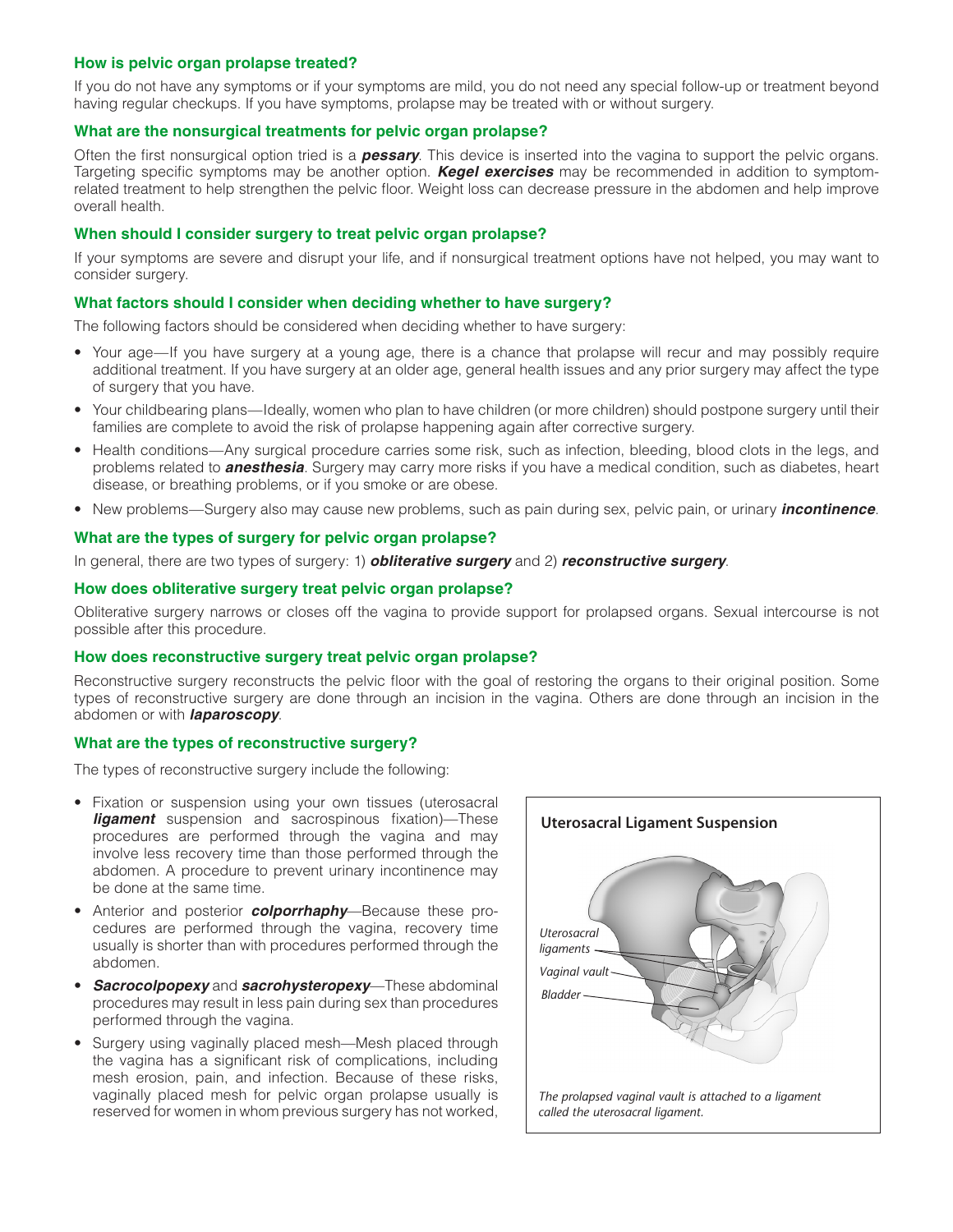